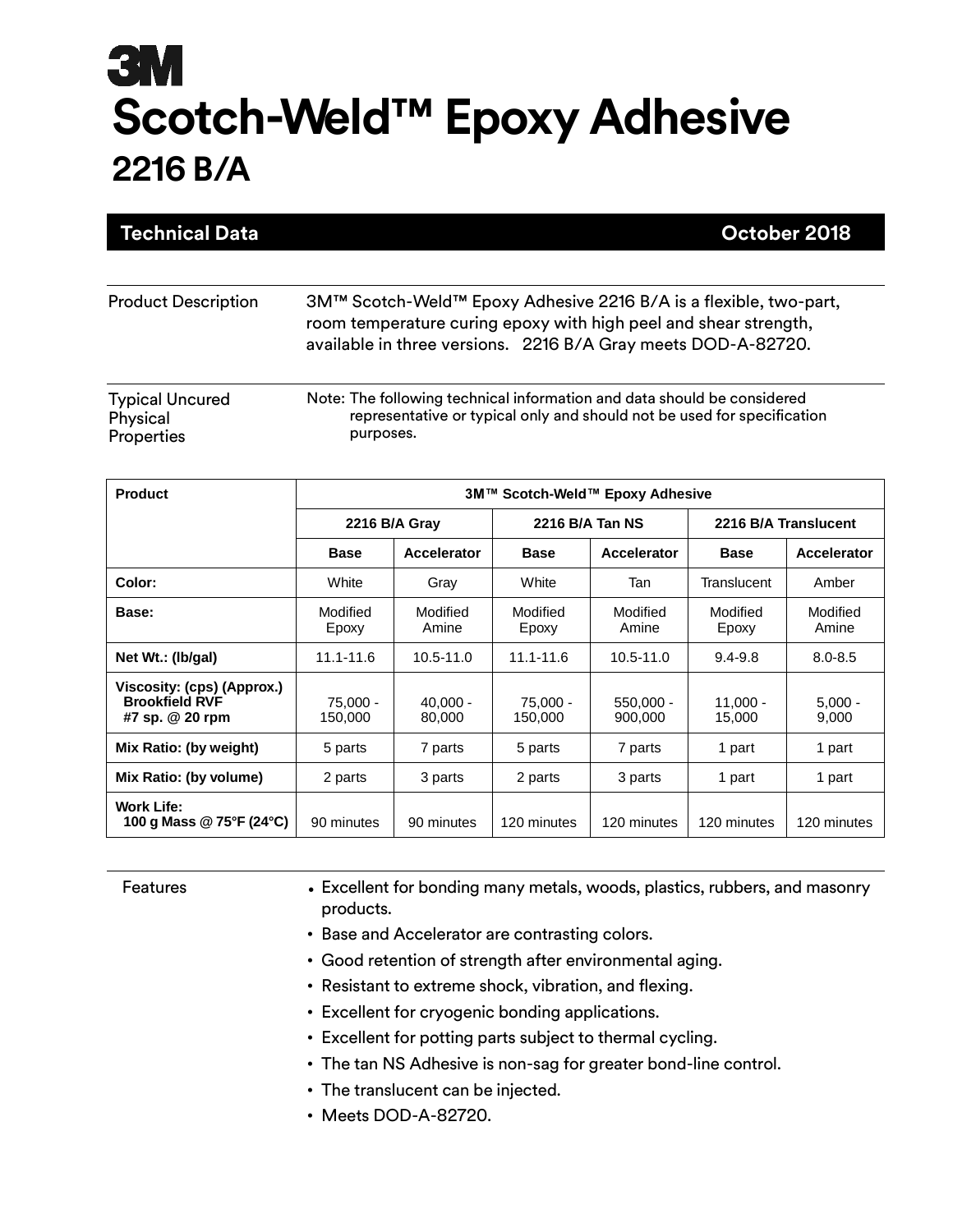| <b>Typical Cured</b>                                 | <b>Product</b>                                                                                                                                                                                                                                                                                                                                                                                                                                                                                               |                     | 3M™ Scotch-Weld™ Epoxy Adhesive                                                   |                  |                  |                                       |  |                                               |
|------------------------------------------------------|--------------------------------------------------------------------------------------------------------------------------------------------------------------------------------------------------------------------------------------------------------------------------------------------------------------------------------------------------------------------------------------------------------------------------------------------------------------------------------------------------------------|---------------------|-----------------------------------------------------------------------------------|------------------|------------------|---------------------------------------|--|-----------------------------------------------|
| <b>Physical Properties</b>                           |                                                                                                                                                                                                                                                                                                                                                                                                                                                                                                              |                     | <b>2216 Gray</b>                                                                  |                  | 2216 Tan NS      |                                       |  | 2216 Translucent                              |
|                                                      | Color                                                                                                                                                                                                                                                                                                                                                                                                                                                                                                        |                     | Gray                                                                              |                  | Tan              |                                       |  | Translucent                                   |
|                                                      | <b>Shore D Hardness</b><br><b>ASTM D 2240</b>                                                                                                                                                                                                                                                                                                                                                                                                                                                                |                     | 50-65                                                                             |                  | 65-70            |                                       |  | 35-50                                         |
|                                                      | <b>Time to Handling Strength</b>                                                                                                                                                                                                                                                                                                                                                                                                                                                                             |                     | 8-12 hrs.                                                                         |                  | 8-12 hrs.        |                                       |  | 12-16 hrs.                                    |
|                                                      |                                                                                                                                                                                                                                                                                                                                                                                                                                                                                                              |                     |                                                                                   |                  |                  |                                       |  |                                               |
| <b>Typical Cured</b><br><b>Electrical Properties</b> | <b>Product</b>                                                                                                                                                                                                                                                                                                                                                                                                                                                                                               |                     | 3M™ Scotch-Weld™ Epoxy Adhesive                                                   |                  |                  |                                       |  |                                               |
|                                                      |                                                                                                                                                                                                                                                                                                                                                                                                                                                                                                              |                     |                                                                                   | <b>2216 Gray</b> |                  |                                       |  | 2216 Translucent                              |
|                                                      | Arc Resistance                                                                                                                                                                                                                                                                                                                                                                                                                                                                                               |                     |                                                                                   | 130 seconds      |                  |                                       |  |                                               |
|                                                      | Dielectric Strength                                                                                                                                                                                                                                                                                                                                                                                                                                                                                          |                     |                                                                                   | 408 volts/mil    |                  |                                       |  | 630 volts/mil                                 |
|                                                      | Dielectric Constant @ 73°F (23°C)                                                                                                                                                                                                                                                                                                                                                                                                                                                                            |                     | 5.51-Measured @ 1.00 KHz                                                          |                  |                  |                                       |  | 6.3 @ 1 KHz                                   |
|                                                      | Dielectric Constant @ 140°F (60°C)                                                                                                                                                                                                                                                                                                                                                                                                                                                                           |                     | 14.17-Measured @ 1.00 KHz                                                         |                  |                  |                                       |  |                                               |
|                                                      | Dissipation Factor 73°F (23°C)                                                                                                                                                                                                                                                                                                                                                                                                                                                                               |                     | 0.112 Measured @ 1.00 KHz                                                         |                  |                  |                                       |  | 0.119 @ 1 KHz                                 |
|                                                      | Dissipation Factor 140°F (60°C)                                                                                                                                                                                                                                                                                                                                                                                                                                                                              |                     | 0.422-Measured @ 1.00 KHz                                                         |                  |                  |                                       |  |                                               |
|                                                      | Surface Resistivity @ 73°F (23°C)                                                                                                                                                                                                                                                                                                                                                                                                                                                                            |                     | 5.5 x 10 <sup>16</sup> ohm-@ 500 volts DC                                         |                  |                  |                                       |  |                                               |
|                                                      | Volume Resistivity @ 73°F (23°C)                                                                                                                                                                                                                                                                                                                                                                                                                                                                             |                     | 1.9 x 10 <sup>12</sup> ohm-cm-@ 500 volts DC                                      |                  |                  |                                       |  | $3.0 \times 10^{12}$ ohm-cm<br>@ 500 volts DC |
| <b>Typical Cured</b>                                 |                                                                                                                                                                                                                                                                                                                                                                                                                                                                                                              |                     |                                                                                   |                  |                  |                                       |  |                                               |
| <b>Thermal Properties</b>                            | <b>Product</b>                                                                                                                                                                                                                                                                                                                                                                                                                                                                                               |                     | 3M™ Scotch-Weld™ Epoxy Adhesive                                                   |                  |                  |                                       |  |                                               |
|                                                      |                                                                                                                                                                                                                                                                                                                                                                                                                                                                                                              |                     | <b>2216 Gray</b>                                                                  |                  | 2216 Translucent |                                       |  |                                               |
|                                                      | <b>Thermal Conductivity</b>                                                                                                                                                                                                                                                                                                                                                                                                                                                                                  |                     | 0.228 Btu-ft/ft <sup>2</sup> h $\mathrm{P}$ F<br>0.114 Btu-ft/ft <sup>2</sup> h°F |                  |                  |                                       |  |                                               |
|                                                      | <b>Coefficient of Thermal</b><br><b>Expansion</b>                                                                                                                                                                                                                                                                                                                                                                                                                                                            |                     | 102 x 10 $-6$ in/in/ $°C$<br>between 0-40°C                                       |                  |                  | 81 x 10-6 in/in/°C<br>between -50-0°C |  |                                               |
|                                                      |                                                                                                                                                                                                                                                                                                                                                                                                                                                                                                              | 134 x 10-6 in/in/°C |                                                                                   |                  |                  | 207 x 10-6 in/in/°C                   |  |                                               |
|                                                      |                                                                                                                                                                                                                                                                                                                                                                                                                                                                                                              |                     | between 40-80°C                                                                   |                  |                  | between 60-150°C                      |  |                                               |
| <b>Typical Cured</b><br><b>Outgassing Properties</b> | <b>Outgassing Data</b><br>NASA 1124 Revision 4                                                                                                                                                                                                                                                                                                                                                                                                                                                               |                     |                                                                                   |                  |                  |                                       |  |                                               |
|                                                      |                                                                                                                                                                                                                                                                                                                                                                                                                                                                                                              |                     |                                                                                   |                  | % TML            | % CVCM                                |  | % Wtr                                         |
|                                                      | 3M™ Scotch-Weld™ Epoxy Adhesive 2216 Gray                                                                                                                                                                                                                                                                                                                                                                                                                                                                    |                     |                                                                                   |                  | .77              | .04                                   |  | .23                                           |
|                                                      | Cured in air for 7 days @ 77°F (25°C).                                                                                                                                                                                                                                                                                                                                                                                                                                                                       |                     |                                                                                   |                  |                  |                                       |  |                                               |
| Handling/Curing                                      | <b>Directions for Use</b>                                                                                                                                                                                                                                                                                                                                                                                                                                                                                    |                     |                                                                                   |                  |                  |                                       |  |                                               |
| Information                                          | 1. For high strength structural bonds, paint, oxide films, oils, dust, mold<br>release agents and all other surface contaminants must be completely<br>removed. However, the amount of surface preparation directly depends<br>on the required bond strength and the environmental aging resistance<br>desired by user. For suggested surface preparations of common<br>substrates, see the following section on surface preparation.<br>2. These products consist of two parts. Mix thoroughly by weight or |                     |                                                                                   |                  |                  |                                       |  |                                               |
|                                                      | volume in the proportions specified on the product label and in the<br>uncured properties section. Mix approximately 15 seconds after a<br>uniform color is obtained.                                                                                                                                                                                                                                                                                                                                        |                     |                                                                                   |                  |                  |                                       |  |                                               |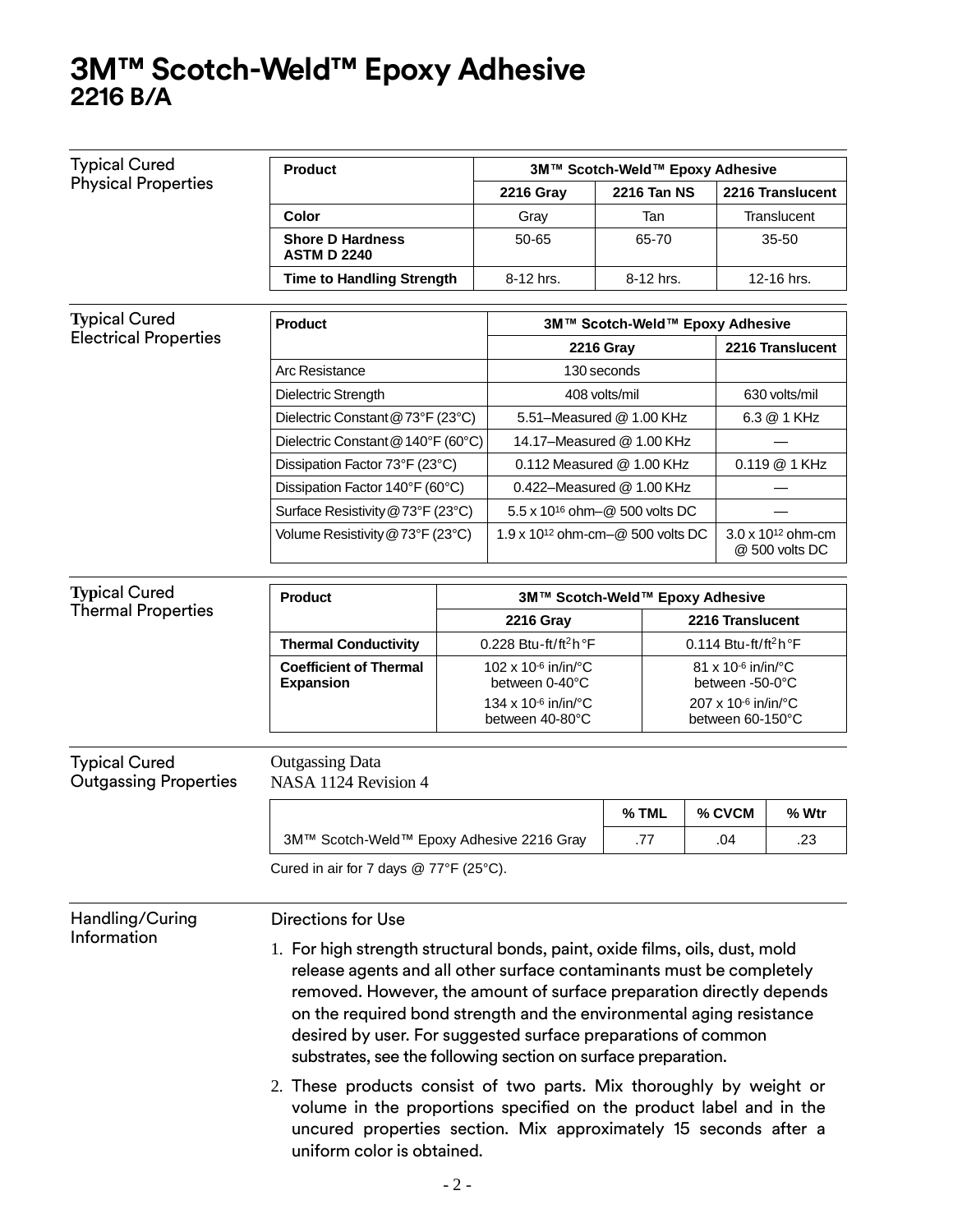| Handling/Curing<br>Information<br>(continued) | 3. For maximum bond strength, apply product evenly to both surfaces to be<br>joined.                                                                                                                                                                                                                              |                  |                                 |                                                                                  |  |  |  |
|-----------------------------------------------|-------------------------------------------------------------------------------------------------------------------------------------------------------------------------------------------------------------------------------------------------------------------------------------------------------------------|------------------|---------------------------------|----------------------------------------------------------------------------------|--|--|--|
|                                               | 4. Application to the substrates should be made within 90 minutes. Larger<br>quantities and/or higher temperatures will reduce this working time.                                                                                                                                                                 |                  |                                 |                                                                                  |  |  |  |
|                                               | 5. Join the adhesive coated surfaces and allow to cure at 60°F (16°C) or<br>above until firm. Heat, up to 200°F (93°C), will speed curing.                                                                                                                                                                        |                  |                                 |                                                                                  |  |  |  |
|                                               | 6. The following times and temperatures will result in a full cure:                                                                                                                                                                                                                                               |                  |                                 |                                                                                  |  |  |  |
|                                               | <b>Product</b>                                                                                                                                                                                                                                                                                                    |                  | 3M™ Scotch-Weld™ Epoxy Adhesive |                                                                                  |  |  |  |
|                                               |                                                                                                                                                                                                                                                                                                                   | <b>2216 Gray</b> | <b>2216 Tan NS</b>              | 2216 Translucent                                                                 |  |  |  |
|                                               | <b>Cure Temperature</b>                                                                                                                                                                                                                                                                                           | Time             | Time                            | <b>Time</b>                                                                      |  |  |  |
|                                               | 75°F (24°C)                                                                                                                                                                                                                                                                                                       | 7 days           | 7 days                          | 30 days                                                                          |  |  |  |
|                                               | 150°F (66°C)                                                                                                                                                                                                                                                                                                      | 120 minutes      | 120 minutes                     | 240 minutes                                                                      |  |  |  |
|                                               | 200°F (93°C)                                                                                                                                                                                                                                                                                                      | 30 minutes       | 30 minutes                      | 60 minutes                                                                       |  |  |  |
|                                               | 7. Keep parts from moving until handling strength is reached. Contact<br>pressure is necessary. Maximum shear strength is obtained with a 3-5<br>mil bond line. Maximum peel strength is obtained with a 17-25 mil<br>bond line.                                                                                  |                  |                                 |                                                                                  |  |  |  |
|                                               | 8. Excess uncured adhesive can be cleaned up with ketone type solvents.*<br>Adhesive Coverage: A 0.005 in. thick bondline will typically yield a<br>coverage of 320 sq. ft/gallon                                                                                                                                 |                  |                                 |                                                                                  |  |  |  |
| Application and                               | These products may be applied by spatula, trowel or flow equipment.                                                                                                                                                                                                                                               |                  |                                 |                                                                                  |  |  |  |
| Equipment<br>Suggestions                      | Two-part mixing/proportioning/dispensing equipment is available for<br>intermittent or production line use. These systems are ideal because of<br>their variable shot size and flow rate characteristics and are adaptable to<br>many applications.                                                               |                  |                                 |                                                                                  |  |  |  |
| <b>Surface Preparation</b>                    | For high strength structural bonds, paint, oxide films, oils, dust, mold release<br>agents and all other surface contaminants must be completely removed.<br>However, the amount of surface preparation directly depends on the required<br>bond strength and the environmental aging resistance desired by user. |                  |                                 |                                                                                  |  |  |  |
|                                               | The following cleaning methods are suggested for common surfaces.                                                                                                                                                                                                                                                 |                  |                                 |                                                                                  |  |  |  |
|                                               | Steel or Aluminum (Mechanical Abrasion)                                                                                                                                                                                                                                                                           |                  |                                 |                                                                                  |  |  |  |
|                                               |                                                                                                                                                                                                                                                                                                                   |                  |                                 | 1. Wipe free of dust with oil-free solvent such as acetone or alcohol solvents.* |  |  |  |
|                                               |                                                                                                                                                                                                                                                                                                                   |                  |                                 |                                                                                  |  |  |  |
|                                               | 2. Sandblast or abrade using clean fine grit abrasives (180 grit or finer).<br>3. Wipe again with solvents to remove loose particles.                                                                                                                                                                             |                  |                                 |                                                                                  |  |  |  |
|                                               | 4. If a primer is used, it should be applied within 4 hours after surface<br>preparation.                                                                                                                                                                                                                         |                  |                                 |                                                                                  |  |  |  |
|                                               | *When using solvents, extinguish all ignition sources, including pilot<br>lights, and follow the manufacturer's precautions and directions for<br>use. Use solvents in accordance with local regulations.                                                                                                         |                  |                                 |                                                                                  |  |  |  |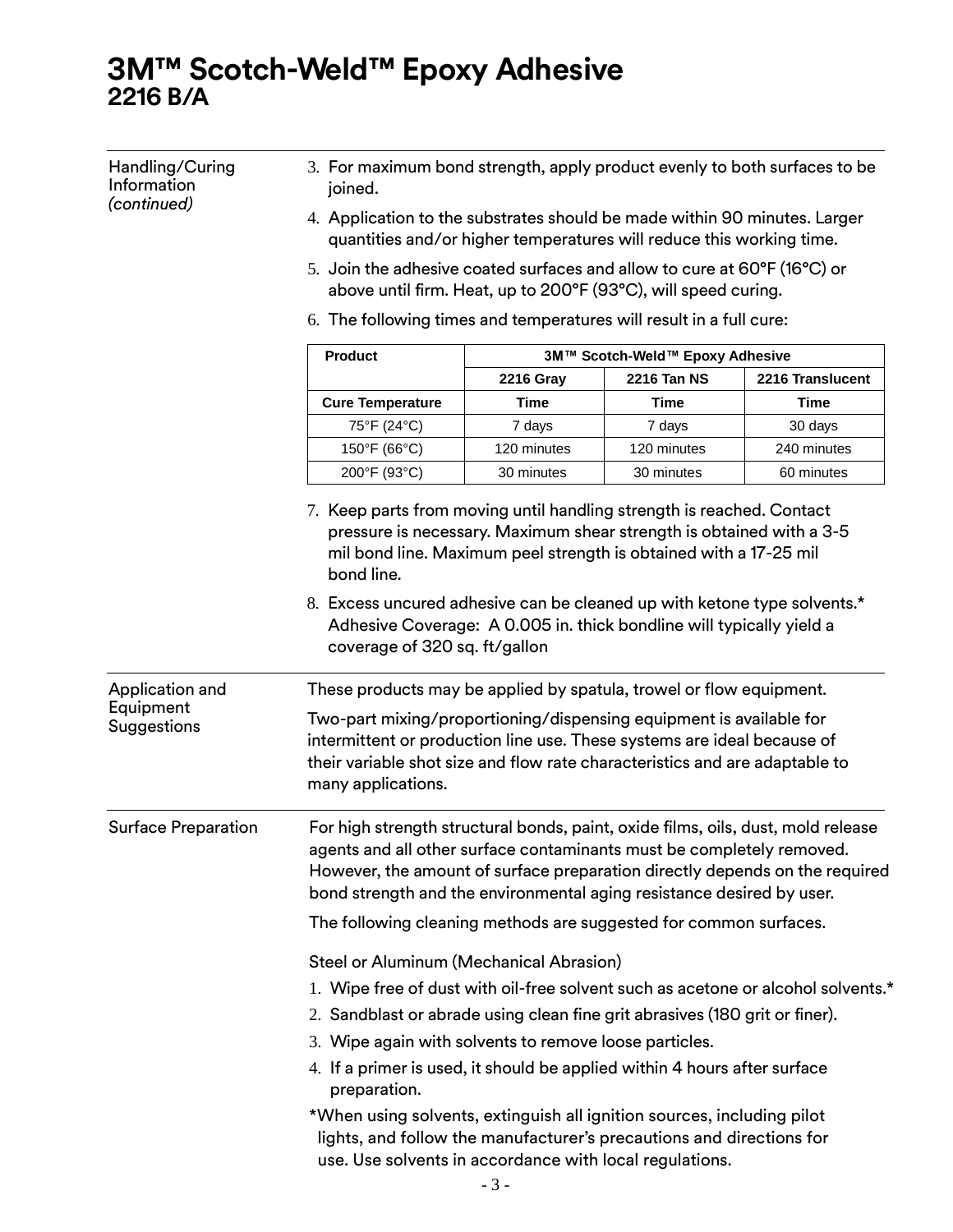| Surface                    | Aluminum (Chemical Etch)                                                                                                                                                                                                                                                                                                                                                                      |                                                                            |  |  |  |  |  |
|----------------------------|-----------------------------------------------------------------------------------------------------------------------------------------------------------------------------------------------------------------------------------------------------------------------------------------------------------------------------------------------------------------------------------------------|----------------------------------------------------------------------------|--|--|--|--|--|
| Preparation<br>(continued) | Aluminum alloys may be chemically cleaned and etched as per ASTM D<br>2651. This procedure states to:                                                                                                                                                                                                                                                                                         |                                                                            |  |  |  |  |  |
|                            | ± 10°F (88°C ± 5°C) for 10-20 minutes. Rinse immediately in large<br>quantities of cold running water.                                                                                                                                                                                                                                                                                        | 1. Alkaline Degrease - Oakite 164 solution (9-11 oz/gal of water) at 190°F |  |  |  |  |  |
|                            | 2. Optimized FPL Etch Solution (1 liter):                                                                                                                                                                                                                                                                                                                                                     |                                                                            |  |  |  |  |  |
|                            | Material<br>Amount<br><b>Distilled Water</b><br>700 ml plus balance of liter (see below)<br>Sodium Dichromate<br>28 to 67.3 grams<br><b>Sulfuric Acid</b><br>287.9 to 310.0 grams<br><b>Aluminum Chips</b><br>1.5 grams/liter of mixed solution                                                                                                                                               |                                                                            |  |  |  |  |  |
|                            | To prepare 1 liter of this solution, dissolve sodium dichromate in 700 ml<br>of distilled water. Add sulfuric acid and mix well. Add additional<br>distilled water to fill to 1 liter. Heat mixed solution to 66 to 71°C (150 to<br>160°F). Dissolve 1.5 grams of 2024 bare aluminum chips per liter of<br>mixed solution. Gentle agitation will help aluminum dissolve in about<br>24 hours. |                                                                            |  |  |  |  |  |
|                            | To etch aluminum panels, place them in FPL etch solution heated to 66<br>to 71°C (150 to 160°F). Panels should soak for 12 to 15 minutes.                                                                                                                                                                                                                                                     |                                                                            |  |  |  |  |  |
|                            | 3. Rinse: Rinse panels in clear running tap water.                                                                                                                                                                                                                                                                                                                                            |                                                                            |  |  |  |  |  |
|                            | 4. Dry: Air dry 15 minutes; force dry 10 minutes (minimum) at 140°F<br>(60°C) maximum.                                                                                                                                                                                                                                                                                                        |                                                                            |  |  |  |  |  |
|                            | 5. If primer is to be used, it should be applied within 4 hours after<br>surface preparation.                                                                                                                                                                                                                                                                                                 |                                                                            |  |  |  |  |  |
|                            | Plastics/Rubber                                                                                                                                                                                                                                                                                                                                                                               |                                                                            |  |  |  |  |  |
|                            | 1. Wipe with isopropyl alcohol.*                                                                                                                                                                                                                                                                                                                                                              |                                                                            |  |  |  |  |  |
|                            | 2. Abrade using fine grit abrasives (180 grit or finer).                                                                                                                                                                                                                                                                                                                                      |                                                                            |  |  |  |  |  |
|                            | 3. Wipe with isopropyl alcohol.*                                                                                                                                                                                                                                                                                                                                                              |                                                                            |  |  |  |  |  |
|                            | Glass                                                                                                                                                                                                                                                                                                                                                                                         |                                                                            |  |  |  |  |  |
|                            | 1. Solvent wipe surface using acetone or MEK.*                                                                                                                                                                                                                                                                                                                                                |                                                                            |  |  |  |  |  |
|                            | 2. Apply a thin coating (0.0001 in. or less) of 3M™ Scotch-Weld™<br>Structural Adhesive Primer EC-3901 to the glass surfaces to be bonded<br>and allow the primer to dry a minimum of 30 minutes $@75^{\circ}F(24^{\circ}C)$<br>before bonding.                                                                                                                                               |                                                                            |  |  |  |  |  |
|                            | *When using solvents, extinguish all ignition sources, including pilot                                                                                                                                                                                                                                                                                                                        |                                                                            |  |  |  |  |  |

\*When using solvents, extinguish all ignition sources, including pilot lights, and follow the manufacturer's precautions and directions for use. Use solvents in accordance with local regulations.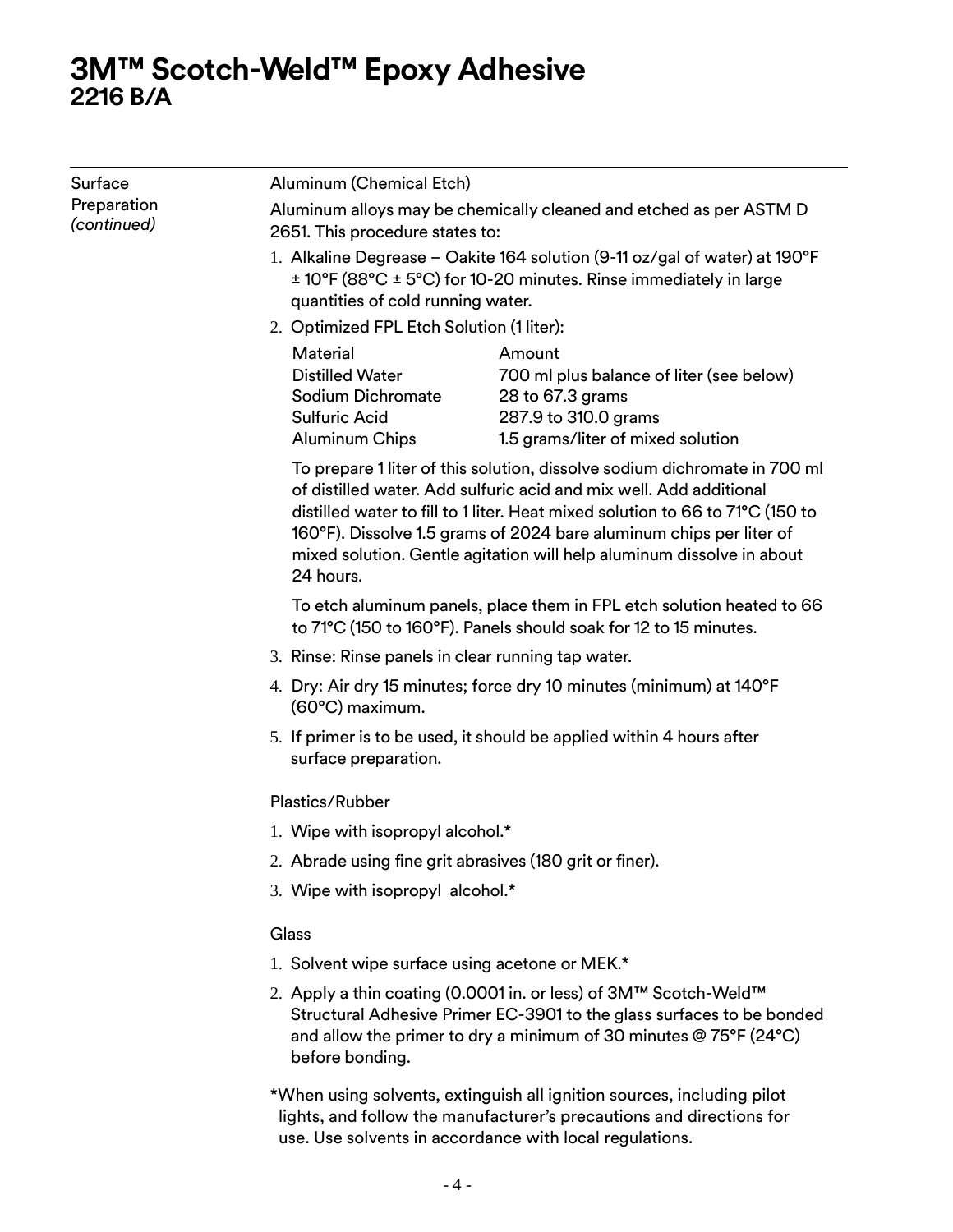| A. Typical Shear Properties on Etched Aluminum<br><b>ASTM D1002</b><br>Cure: 2 hours @ 150 $\pm$ 5°F (66°C $\pm$ 2°C), 2 psi pressure |  |
|---------------------------------------------------------------------------------------------------------------------------------------|--|
|                                                                                                                                       |  |

|                                      | <b>Overlap Shear (psi)</b>                                                                                   |                                 |      |  |  |  |
|--------------------------------------|--------------------------------------------------------------------------------------------------------------|---------------------------------|------|--|--|--|
|                                      |                                                                                                              | 3M™ Scotch-Weld™ Epoxy Adhesive |      |  |  |  |
| <b>Test Temperature</b>              | 2216 B/A Tan NS<br>2216 B/A Trans.<br>2216 B/A Gray<br><b>Adhesive</b><br><b>Adhesive</b><br><b>Adhesive</b> |                                 |      |  |  |  |
| $-423^{\circ}F$ (-253 $^{\circ}C$ )  | 2440                                                                                                         |                                 |      |  |  |  |
| $-320^{\circ}$ F (-196 $^{\circ}$ C) | 2740                                                                                                         |                                 |      |  |  |  |
| $-100^{\circ}$ F (-73°C)             | 3000                                                                                                         |                                 |      |  |  |  |
| $-67^{\circ}F( -53^{\circ}C)$        | 3000                                                                                                         | 2000                            | 3000 |  |  |  |
| 75°F (24°C)                          | 3200                                                                                                         | 2500                            | 1700 |  |  |  |
| 180°F (82°C)                         | 400                                                                                                          | 400                             | 140  |  |  |  |

| <b>Test Temperature</b>              | <b>Shear Modulus</b><br>(Torsion Pendulum Method) |
|--------------------------------------|---------------------------------------------------|
| $-148^{\circ}$ F (-100 $^{\circ}$ C) | 398,000 psi (2745 MPa)                            |
| $-76^{\circ}$ F (-60 $^{\circ}$ C)   | 318,855 psi (2199 MPa)                            |
| $-40^{\circ}$ F (-40 $^{\circ}$ C)   | 282,315 psi (1947 MPa)                            |
| $32^{\circ}F(0^{\circ}C)$            | 218,805 psi (1500 MPa)                            |
| 75°F (24°C)                          | 49,580 psi (342 MPa)                              |

### **B.** Typical T-Peel Strength ASTM D 1876

|                         | T-Peel Strength (piw) $@$ 75°F (24°C) |                                    |                                    |  |  |
|-------------------------|---------------------------------------|------------------------------------|------------------------------------|--|--|
|                         | 3M™ Scotch-Weld™ Epoxy Adhesive       |                                    |                                    |  |  |
| <b>Test Temperature</b> | 2216 B/A Gray<br><b>Adhesive</b>      | 2216 B/A Tan NS<br><b>Adhesive</b> | 2216 B/A Trans.<br><b>Adhesive</b> |  |  |
| 75°F (24°C)             | 25                                    | 25                                 | 25                                 |  |  |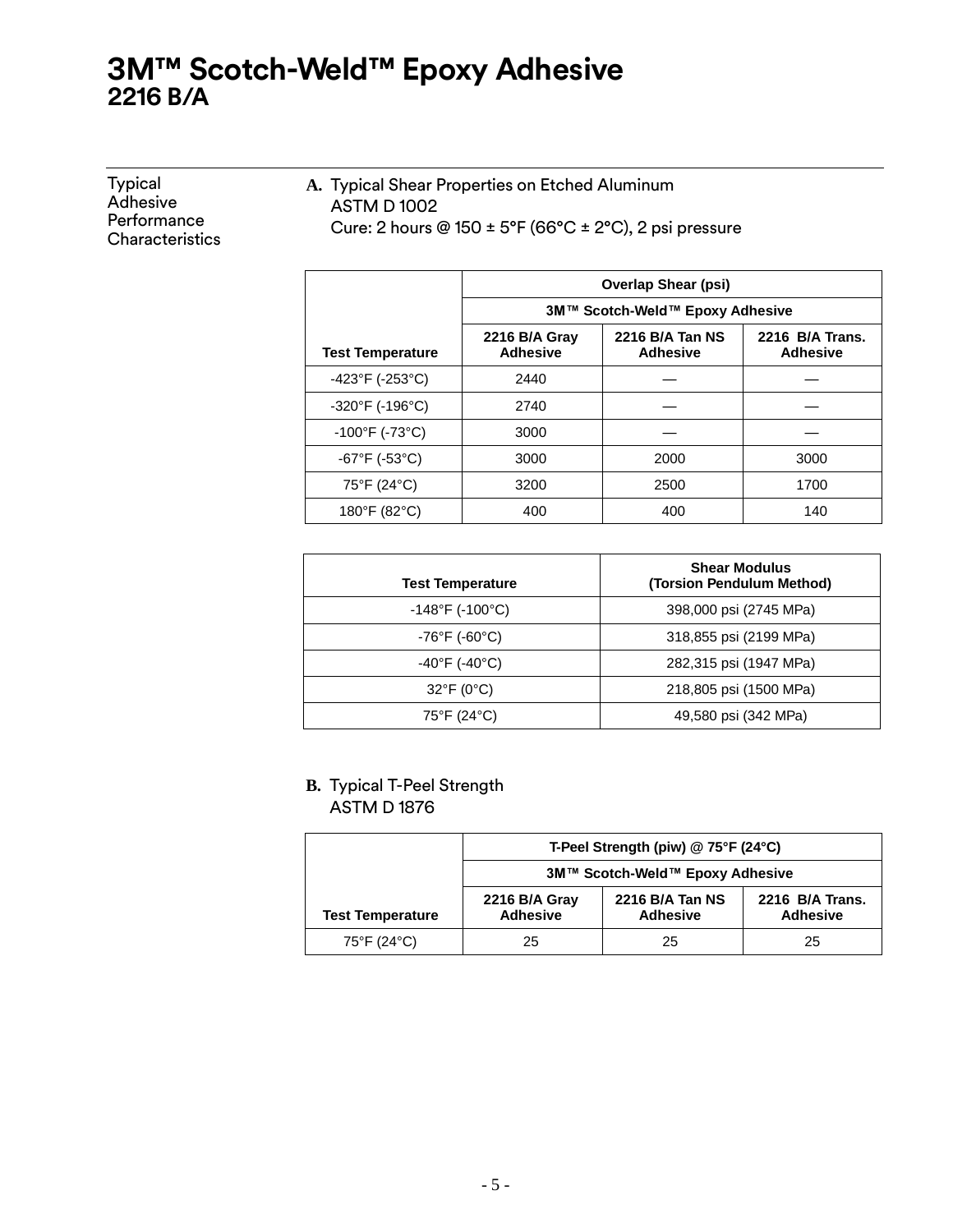Typical **Adhesive Performance Characteristics** (*continued)*

**C.** Overlap Shear Strength After Environmental Aging-Etched Aluminum

|                                          |                               | Overlap Shear (psi) 75°F (24°C)            |                                              |                                              |
|------------------------------------------|-------------------------------|--------------------------------------------|----------------------------------------------|----------------------------------------------|
|                                          |                               |                                            | 3M™ Scotch-Weld™ Epoxy Adhesive              |                                              |
| <b>Environment</b>                       | <b>Time</b>                   | 2216<br><b>B/A Gray</b><br><b>Adhesive</b> | 2216<br><b>B/A Tan NS</b><br><b>Adhesive</b> | 2216<br><b>B/A Trans.</b><br><b>Adhesive</b> |
| 100% Relative Humidity<br>@ 120°F (49°C) | 14 days<br>30 days<br>90 days | 2950 psi<br>1985 psi<br>1505 psi           | 3400 psi<br>2650 psi                         | 1390 psi                                     |
| *Salt Spray @ 75°F (24°C)                | 14 days<br>30 days<br>60 days | 2300 psi<br>500 psi<br>300 psi             | 3900 psi<br>3300 psi                         | 1260 psi                                     |
| Tap Water $@75^{\circ}F(24^{\circ}C)$    | 14 days<br>30 days<br>90 days | 3120 psi<br>2942 psi<br>2075 psi           | 3250 psi<br>2700 psi                         | 1950 psi                                     |
| Air @ 160°F (71°C)                       | 35 days                       | 4650 psi                                   | 4425 psi                                     |                                              |
| Air @ 300°F (149°C)                      | 40 days                       | 4930 psi                                   | 4450 psi                                     | 3500 psi                                     |
| Anti-icing Fluid @ 75°F (24°C)           | 7 days                        | 3300 psi                                   | 3050 psi                                     | 2500 psi                                     |
| Hydraulic Oil @ 75°F (24°C)              | 30 days                       | 2500 psi                                   | 3500 psi                                     | 2500 psi                                     |
| JP-4 Fuel                                | 30 days                       | 2500 psi                                   | 2750 psi                                     | 2500 psi                                     |
| <b>Hydrocarbon Fluid</b>                 | 7 days                        | 3300 psi                                   | 3100 psi                                     | 3000 psi                                     |

\*Substrate corrosion resulted in adhesive failure.

**D.** Heat Aging of 3M™ Scotch-Weld™ Epoxy Adhesive 2216 B/A Gray (Cured for 7 days @ 75°F [24°C])

| <b>Overlap Shear (psi)</b>    | Time aged @ 300°F (149°C) |         |         |         |  |  |
|-------------------------------|---------------------------|---------|---------|---------|--|--|
| <b>Test Temperature</b>       | 0 days                    | 12 days | 40 days | 51 days |  |  |
| $-67^{\circ}F( -53^{\circ}C)$ | 2200                      | 3310    | 3120    | 2860    |  |  |
| 75°F (24°C)                   | 3100                      | 5150    | 4930    | 4740    |  |  |
| 180°F (82°C)                  | 500                       | 1000    | 760     | 1120    |  |  |
| 350°F (177°C)                 | 420                       | 440     | 560     |         |  |  |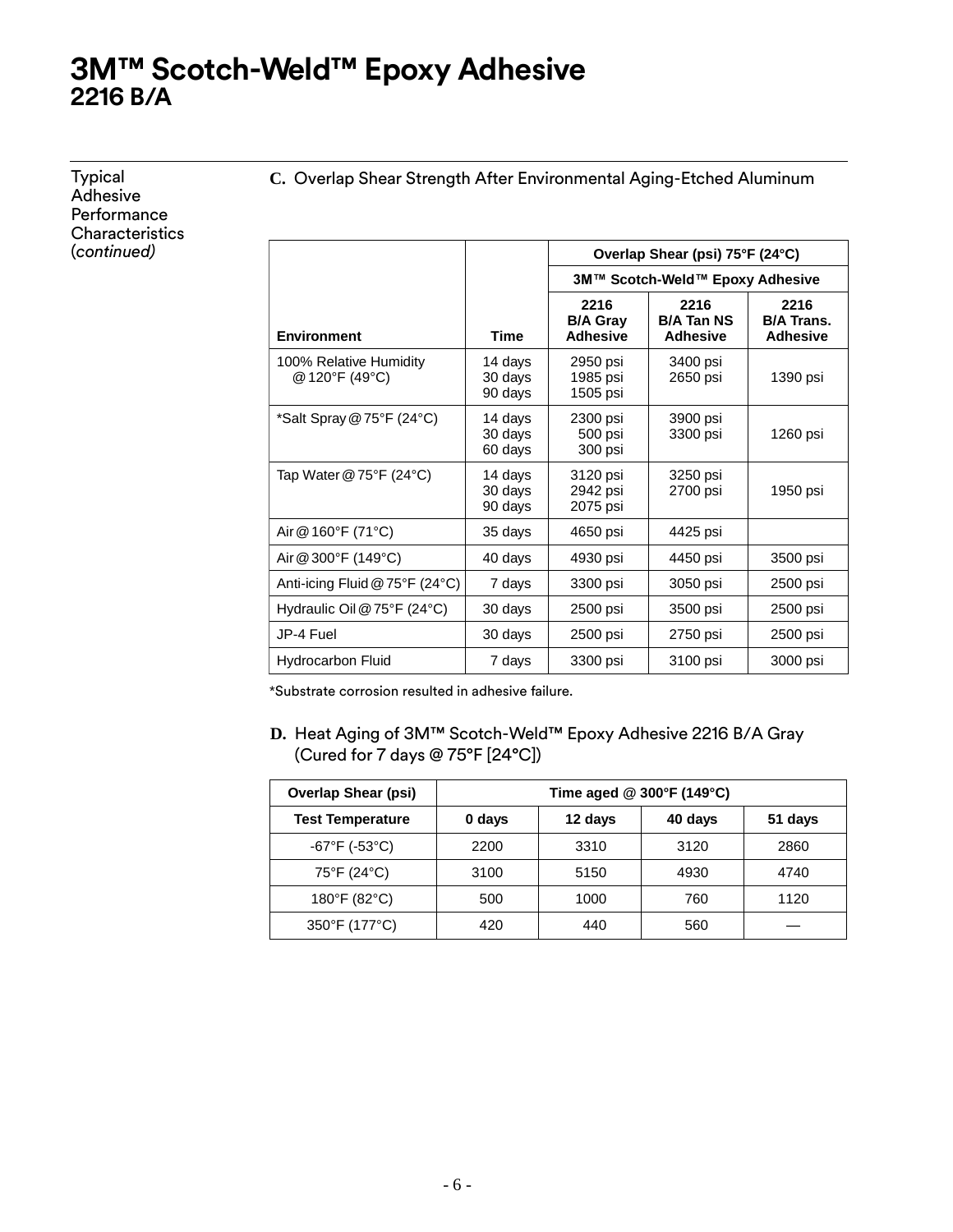Typical Adhesive **Performance** Characteristics (*continued)* **E.** Overlap Shear Strength on Abraded Metals, Plastics, and Rubbers. Overlap shear strengths were measured on 1" x 1/2" overlap specimens. These bonds were made individually using 1" by 4" pieces of substrate (Tested per ASTM D 1002). The thickness of the substrates were: cold rolled, galvanized and

stainless steel – 0.056-0.062", copper – 0.032", brass – 0.036", rubbers – 0.125", plastics – 0.125". All surfaces were prepared by solvent wiping/abrading/ solvent wiping.

The jaw separation rate used for testing was 0.1 in/min for metals, 2 in/min for plastics, and 20 in/min for rubbers.

|                                     | Overlap Shear (psi)@75°F (24°C) |                          |  |  |  |
|-------------------------------------|---------------------------------|--------------------------|--|--|--|
|                                     | 3M™ Scotch-Weld™ Epoxy Adhesive |                          |  |  |  |
| Substrate                           | 2216 B/A Gray Adhesive          | 2216 B/A Tan NS Adhesive |  |  |  |
| Aluminum/Aluminum                   | 1850                            | 2350                     |  |  |  |
| Cold Rolled Steel/Cold Rolled Steel | 1700                            | 3100                     |  |  |  |
| Stainless Steel/Stainless Steel     | 1900                            |                          |  |  |  |
| Galvanized Steel/Galvanized Steel   | 1800                            |                          |  |  |  |
| Copper/Copper                       | 1050                            |                          |  |  |  |
| Brass/Brass                         | 850                             |                          |  |  |  |
| Styrene Butadiene Rubber/Steel      | $200*$                          |                          |  |  |  |
| Neoprene Rubber/Steel               | $220*$                          |                          |  |  |  |
| ABS/ABS Plastic                     | $990*$                          | $1140*$                  |  |  |  |
| PVC/PVC, Rigid                      | $940*$                          |                          |  |  |  |
| Polycarbonate/Polycarbonate         | 1170*                           | 1730*                    |  |  |  |
| Acrylic/Acrylic                     | 1100*                           | $1110*$                  |  |  |  |
| Fiber Reinforced Polyester/         |                                 |                          |  |  |  |
| Reinforced Polyester                | 1660*                           | 1650*                    |  |  |  |
| Polyphenylene Oxide/PPO             | 610                             | 610                      |  |  |  |
| PC/ABS Alloy / PC/ABS Alloy         | 1290                            | 1290                     |  |  |  |

\*The substrate failed during the test.

Storage Store products at 60-80°F (16-27°C) for maximum storage life.

Shelf Life When stored at the recommended temperatures in the original, unopened containers, the shelf life is 24 months from date of manufacture from 3M.